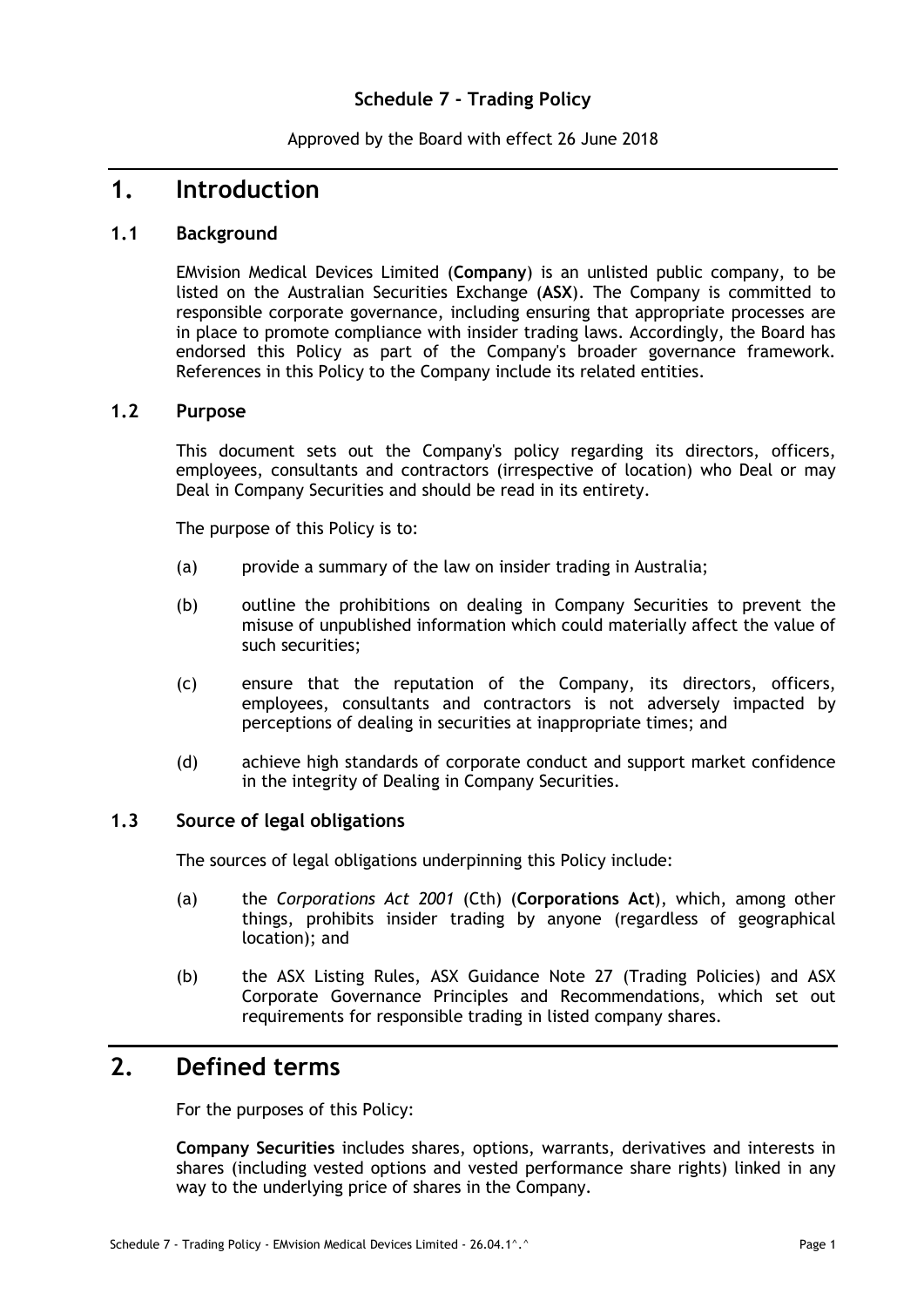**Black-out Periods** means a relevant period as defined by the Company when Designated Persons may not Deal in Company Securities.

**Dealing** includes:

- (a) applying for, acquiring or disposing of securities;
- (b) entering into an agreement to apply for, acquire or dispose of, securities; and
- (c) granting, accepting, acquiring, disposing, exercising or discharging an option or other right or obligation to acquire or dispose of securities.

**Derivatives** include:

- (a) derivatives within the meaning given in section 761D of the Corporations Act (such as options, forward contracts, swaps, futures, warrants, caps and collars); and
- (b) any other transaction in financial products which operate to limit (in any way) the economic risk associated with holding the relevant securities.

<span id="page-1-0"></span>**Designated Persons** means each of:

- <span id="page-1-1"></span>(a) the Directors of the Company;
- (b) any person who by their role or otherwise, becomes aware of Inside Information by having access to confidential material which may contain potentially price sensitive information including the Company board papers, periodic disclosure materials or any other relevant document; and
- (c) in relation to those persons identified in paragraphs [\(a\)](#page-1-0) and [\(b\)](#page-1-1) above, the following people are also deemed to be Designated Persons:
	- (i) their spouse or any of their children (including step children) under the age of 18 years;
	- (ii) a trust which they, any members of their family, or family controlled company are a trustee or beneficiary; and
	- (iii) a company which they or their family control.

**Inside Information** means information which is not generally available to the market and, if it were generally available to the market, would be likely to have a material effect on the price or value of securities. Annexure A provides further details about what constitutes Inside Information.

**Margin Loan** means any lending or similar arrangement allowing a person to borrow money to invest in securities using existing investments as security.

## **3. Insider trading prohibition – the law**

It is an offence under the Corporations Act to Deal using Inside Information, or communicate Inside Information to others who will, or are likely to, Deal on the Inside Information.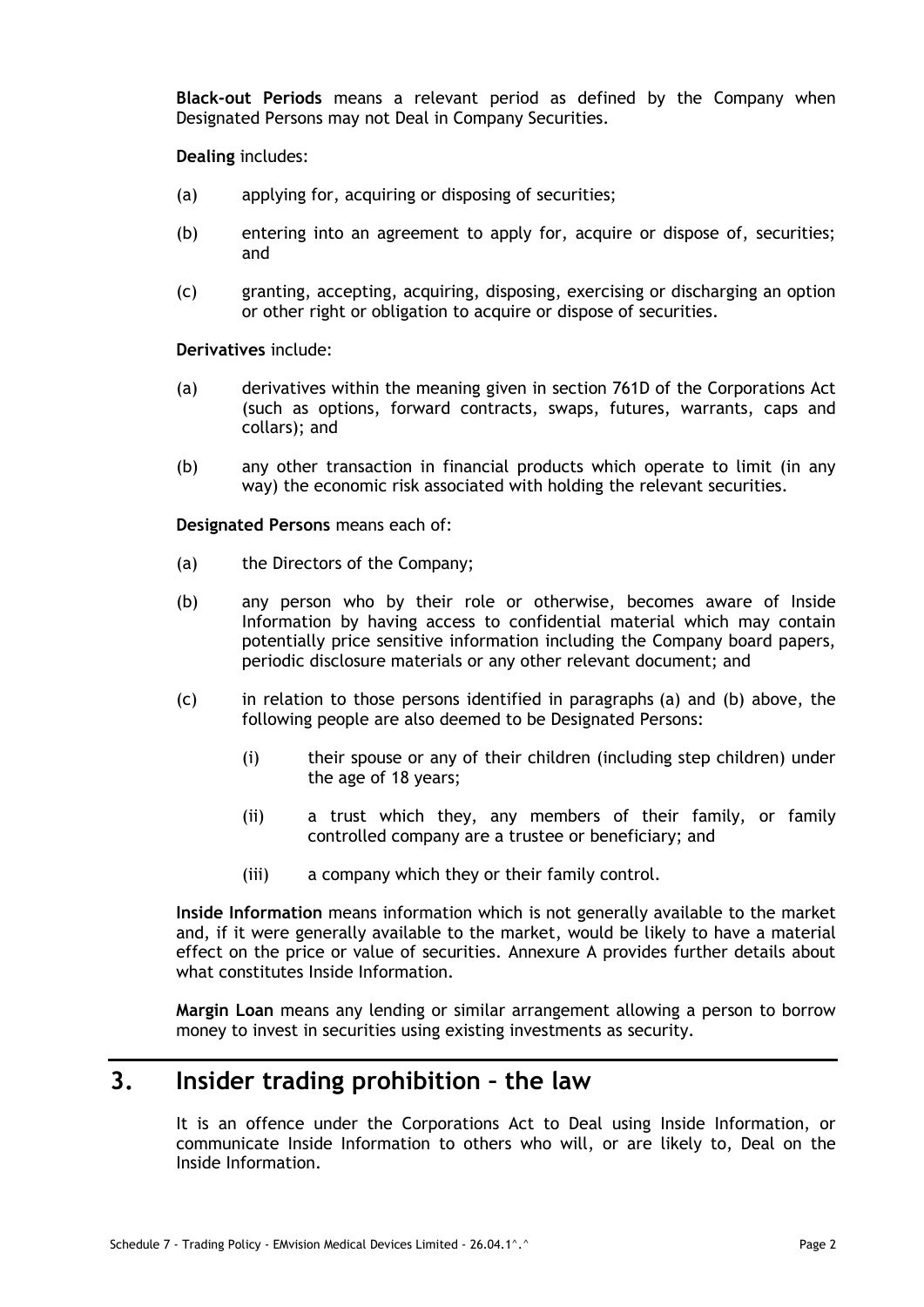## **4. Dealing in Company securities**

#### **4.1 When a Designated Person MAY Deal**

A Designated Person may Deal in Company Securities unless restricted from doing so under clause [4.2](#page-2-0) (When a Designated Person May Not Deal).

#### <span id="page-2-1"></span><span id="page-2-0"></span>**4.2 When a Designated Person MAY NOT Deal**

- (a) Subject to clause 5 (Exceptions), a Designated Person may not Deal in Company Securities during the following designated Black-out Periods:
	- (i) the period two weeks prior to, and 24 hours after the release of the Company's quarterly results;
	- (ii) the period two weeks prior to, and 24 hours after the release of the Company's half-year results;
	- (iii) the period two weeks prior to, and 24 hours after the release of the Company's full-year results;
	- (iv) the 21 calendar days up to and including the date of the Annual General Meeting; and
	- (v) any other period determined by the Chair in consultation with the Company Secretary to be a Black-out Period from time to time.
- (b) In addition to the restrictions in clause  $4.2(a)$ , a Designated Person may not Deal in Company Securities at any time if he or she has:
	- (i) information that he or she knows, or ought reasonably to know, is Inside Information; or
	- (ii) not complied with clause 6 (Notice of Dealing in Company Securities).

#### **4.3 When employees, consultants or contractors (other than a Designated Person) MAY Deal**

An employee, consultant or contractor (who is not a Designated Person) may, at any time, Deal in Company Securities if he or she does not have information that he or she knows, or ought reasonably to know, is Inside Information.

#### **4.4 When employees, consultants or contractors (other than a Designated Person) MAY NOT Deal**

An employee, consultant or contractor (who is not a Designated Person) who has information that he or she knows, or ought reasonably to know, is Inside Information may not:

- (a) Deal in Company Securities;
- (b) advise, procure or encourage another person to deal in Company Securities; or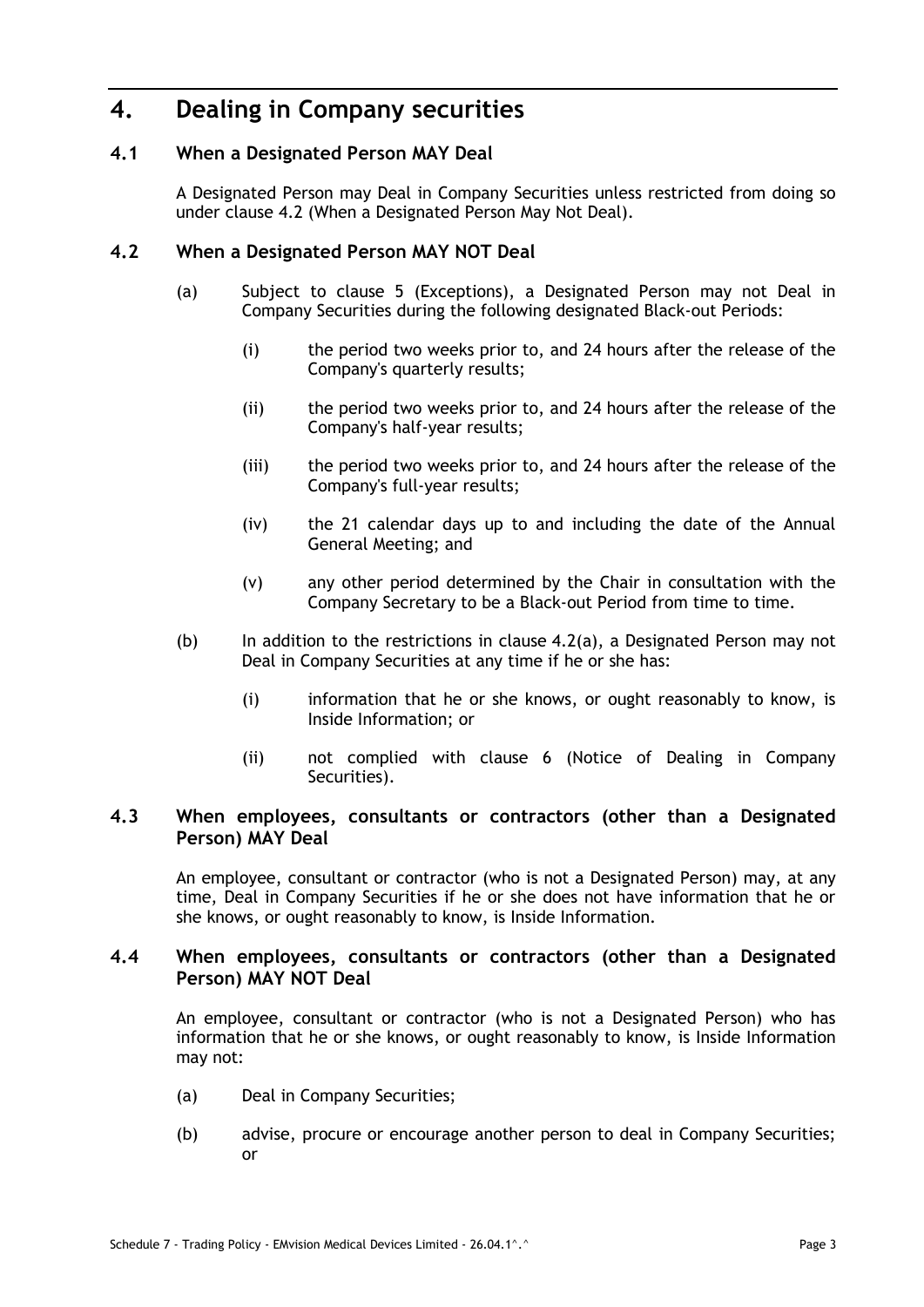(c) pass on information to any person if they know, or ought reasonably to know, that the person may use the information to Deal in (or procure another person to Deal in) Company Securities.

## **5. Exceptions**

#### **5.1 Permitted dealings**

Subject to not being in the possession of Inside Information, a Designated Person may at any time:

- (a) transfer Company Securities already held into a superannuation fund or other saving scheme in which the Designated Person is a beneficiary;
- (b) invest in, or trade in units of, a fund or other scheme (other than a scheme only investing in Company Securities) where the assets of the fund or scheme are invested at the discretion of a third party;
- (c) undertake to accept, or accept, a takeover offer;
- (d) participate in an offer or invitation made to all or most security holders, including a rights issue, equal access buy-back, security purchase plan or dividend or distribution reinvestment plan, where the timing and structure of the offer or invitation has been approved by the Board. This includes decisions relating to whether or not to take up the entitlements and sale of entitlements required to provide for the take up of the balance of entitlements under a renounceable pro rata issue;
- (e) exercise (but not Deal with the securities following exercise) an option or right under an employee incentive scheme where the final date for the exercise of the option or right falls during a Black-out Period or the Company has had a number of consecutive Black-out Periods and the Designated Person could not reasonably have been expected to exercise it at a time when free to do so;
- (f) acquire (but not Deal with the securities following acquisition) Company shares by conversion of financial instruments giving rights to conversion to shares (eg. options or convertible securities) where the final date for the conversion of the security falls during a Black-out Period or the Company has had a number of consecutive Black-out Periods and the Designated Person could not reasonably have been expected to exercise it at a time when free to do so;
- (g) acquire Company securities under a bonus issue made to all holders of securities of the same class;
- (h) acquire Company securities under a dividend reinvestment, or top-up plan that is available to all holders of securities of the same class;
- (i) acquire, or agree to acquire or exercise options under a Company employee share plan;
- (j) withdraw ordinary shares in the Company held on behalf of the Designated Person in an employee share plan where the withdrawal is permitted by the rules of that plan;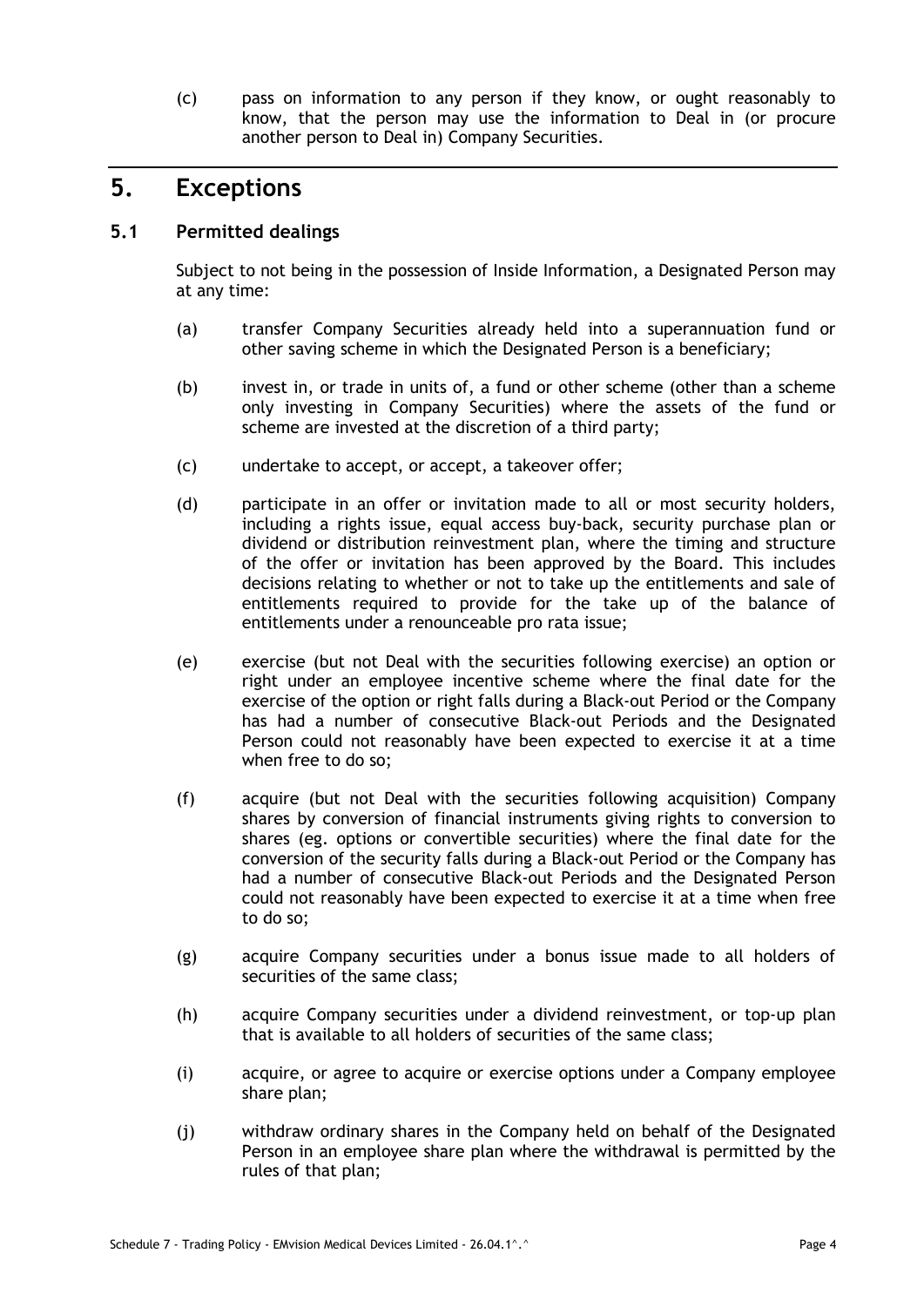- (k) acquire ordinary shares in the Company as a result of the exercise of options held under an employee share scheme; or
- (l) where the Designated Person is a trustee, trade in the securities of the Company by that trust, provided the Designated Person is not a beneficiary of the trust and any decision to trade during a Black-out Period is taken by the other trustees or by the investment managers independently of the Designated Person.

#### **5.2 Approval to dispose or transfer Company Securities in exceptional circumstances**

- (a) In exceptional circumstances a Designated Person may seek written approval from the Chair (**Approval Officer**) to dispose of or transfer (but not acquire or otherwise Deal with) Company Securities during a Black-out Period (**Disposal Consent**).
- <span id="page-4-0"></span>(b) The Approval Officer will act with caution in determining whether there are exceptional circumstances, which may include, but will not be limited to, where:
	- (i) the Designated Person is in severe financial hardship and a pressing financial commitment cannot be satisfied otherwise than by disposing of Company Securities; or
	- (ii) the Designated Person is required by a court order, or there are court enforceability undertakings, to transfer or dispose of Company Securities or there is some other overriding legal regulatory requirement for them to do so.
- <span id="page-4-1"></span>(c) A Designated Person seeking Disposal Consent based on paragraph [5.2\(b\)\(i\)](#page-4-0) must provide the Approval Officer with:
	- (i) a written application stating all of the facts; and
	- (ii) copies of relevant supporting documentation, including contact details of the Designated Person's accountant, bank and other such independent institutions (where applicable).]
- (d) A Designated Person seeking Disposal Consent based on paragraph [5.2\(b\)\(ii\)](#page-4-1) must provide the Approval Officer with a written application accompanied by relevant court and/or supporting legal documentation (where applicable).
- (e) The Approval Officer may grant Disposal Consent to a Designated Person:
	- (i) only if that Designated Person is not in possession of Inside Information; and
	- (ii) on such terms and conditions (including the duration of the right to dispose or transfer) as considered reasonable in the circumstances by the Approval Officer.
- (f) The Approval Officer will notify the Board of any Disposal Consent granted to a Designated Person.
- (g) A Disposal Consent, if granted, will be issued in writing to the Designated Person and will contain a specified time period during which the disposal or transfer can be made.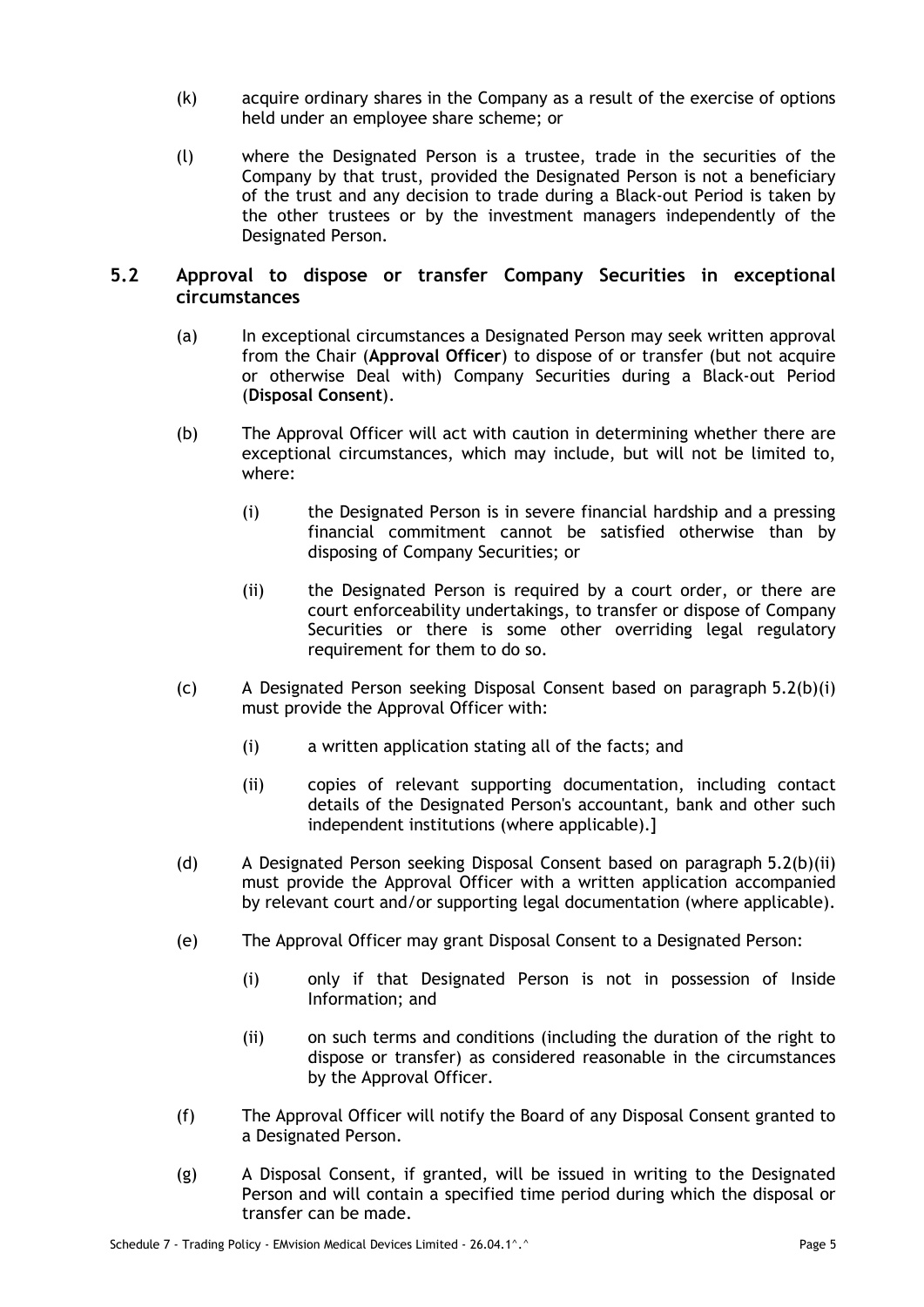# **6. Approval and notification requirements**

#### <span id="page-5-0"></span>**6.1 Approval requirements**

- (a) Any Designated Person (other than the Chair) wishing to Deal in Company Securities must obtain the prior written approval of the Chair or the Board before doing so.
- (b) If the Chair wishes to Deal in Company Securities, the Chair must obtain the prior approval of the Board before doing so.

#### <span id="page-5-1"></span>**6.2 Approvals to Deal**

- (a) All requests to Deal in Company Securities as referred to in paragraph [6.1](#page-5-0) must include the intended volume of securities to be Dealt in and an estimated time frame for the Dealing.
- (b) Copies of written approvals must be forwarded to the Company Secretary prior to the approved Dealing.

#### <span id="page-5-2"></span>**6.3 Notification**

- (a) Subsequent to approval obtained in accordance with paragraph [6.2,](#page-5-1) any Designated Person who Deals in Company Securities must notify the Company Secretary in writing of the details of the transaction within 5 business days of the Dealing occurring.
- (b) The notification obligation in paragraph [6.3\(a\)](#page-5-2) operates at all times but does not apply to acquisitions of shares or options by employees made under employee share or option schemes, nor does it apply to the acquisition of shares as a result of the exercise of options under an employee share scheme.

#### **6.4 Other restrictions**

#### **6.5 Incomplete Buy or Sell Orders**

- (a) Buy or sell orders for Company Securities which are placed but not completed outside of a Black-out Period are subject to the following restrictions once the Black-out Period commences:
	- (i) the order must be completed within 5 trading days otherwise it will lapse; and
	- (ii) the order cannot be varied.
- (b) Any order subject to this procedure should be notified in writing to the Company Secretary within 24 hours of the Black-out Period commencing.

#### **6.6 Derivatives**

(a) The Company prohibits the use of Derivatives in relation to unvested equity instruments, including performance share rights, and vested Company Securities that are subject to disposal restrictions (such as a "Holding Lock").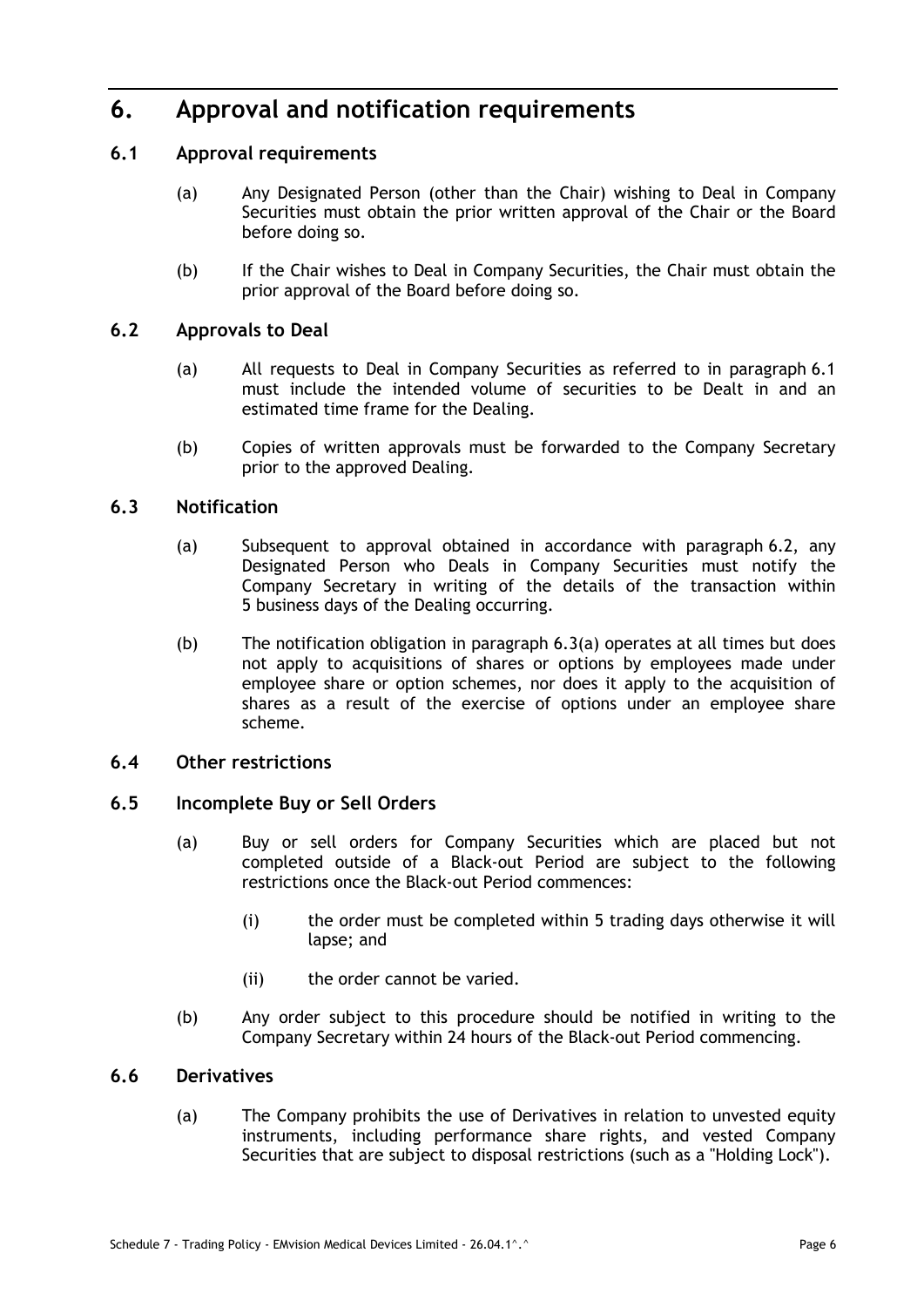(b) Derivatives may be used in relation to vested positions which are not subject to disposal restrictions subject to compliance with the law and the other provisions of this Policy.

#### **6.7 Prohibition on Margin Loan Arrangements**

Designated Persons may not:

- (a) enter into a Margin Loan or similar funding arrangement to acquire any Company Securities; or
- (b) use Company Securities as security for a Margin Loan or similar funding arrangement.]

#### **6.8 Securities of other companies**

The prohibitions in the Corporations Act against insider trading applies equally to where Inside Information is being held by a person about another listed company or entity. This may occur, for example, where in the course of negotiating a transaction with the Company, another listed entity provides confidential information about itself or another listed entity. Accordingly, if a person possesses Inside Information in relation to the securities of another listed entity, they must not Deal in those securities.

### **7. Penalties**

- (a) Insider trading is a criminal offence. A person who commits a breach of the insider trading provisions could be subject to both civil and criminal penalties for the individual and for the Company.
- (b) In addition, the insider trader, and any other persons involved in the contravention, may also be liable to compensate third parties for any resulting loss.

### **8. Policy compliance**

- (a) During the year the Company may require confirmation from Designated Persons that they have complied with this Policy. The Company may also require confirmation (or declarations) of holdings in securities. All such requested information must be supplied within 5 business days of the request being made.
- (b) A breach of this Policy will be regarded very seriously and may lead to disciplinary action being taken (including termination of employment). If the Company becomes aware of any breach of this Policy, then the Company may report such breach to the Australian Securities and Investments Commission.

## **9. Publication**

This Policy will be made available from the Company website (www.emvision.com.au).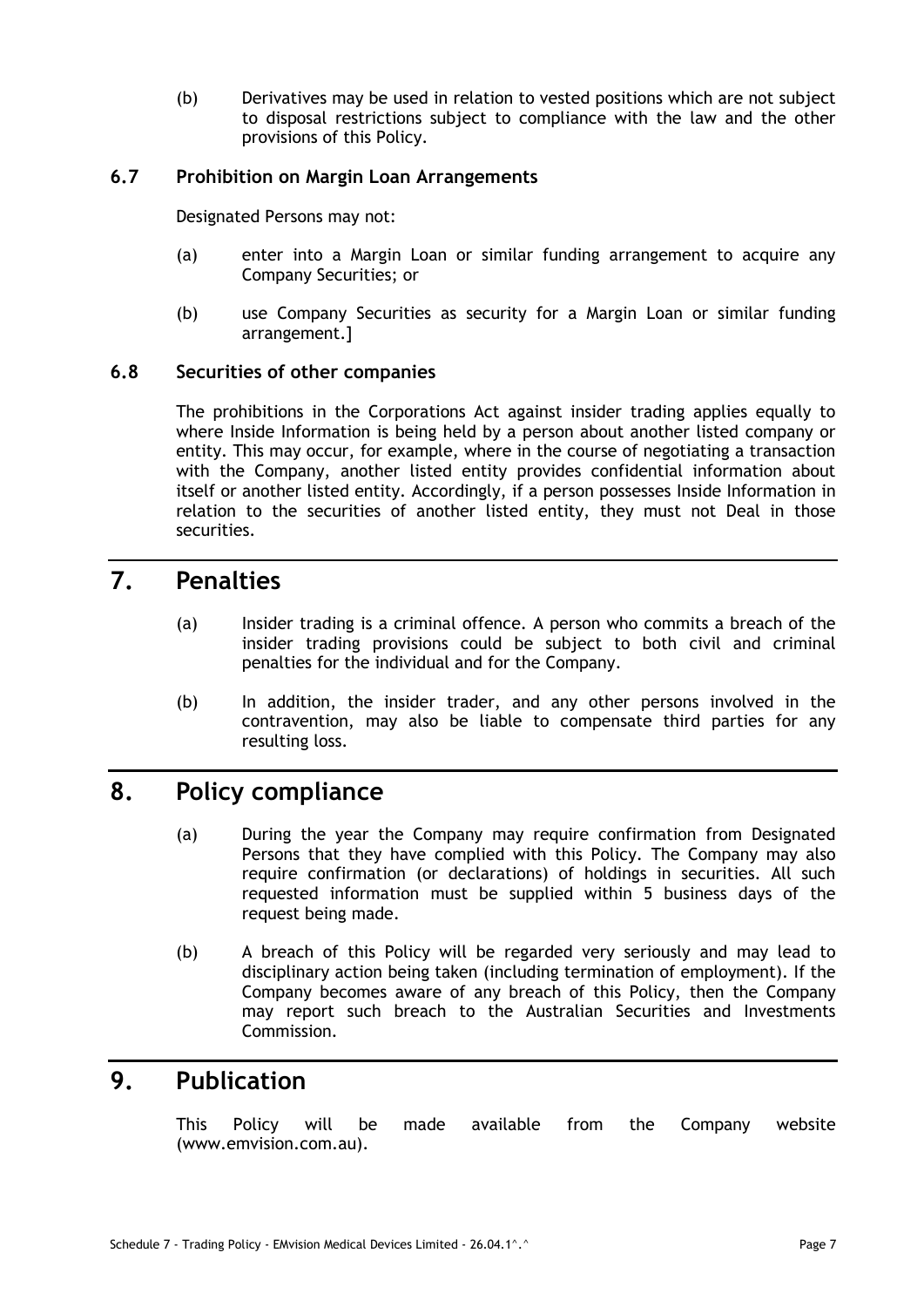# **10. Who to contact**

If an individual is in any doubt regarding their proposed dealing in securities, they should contact the Company Secretary.